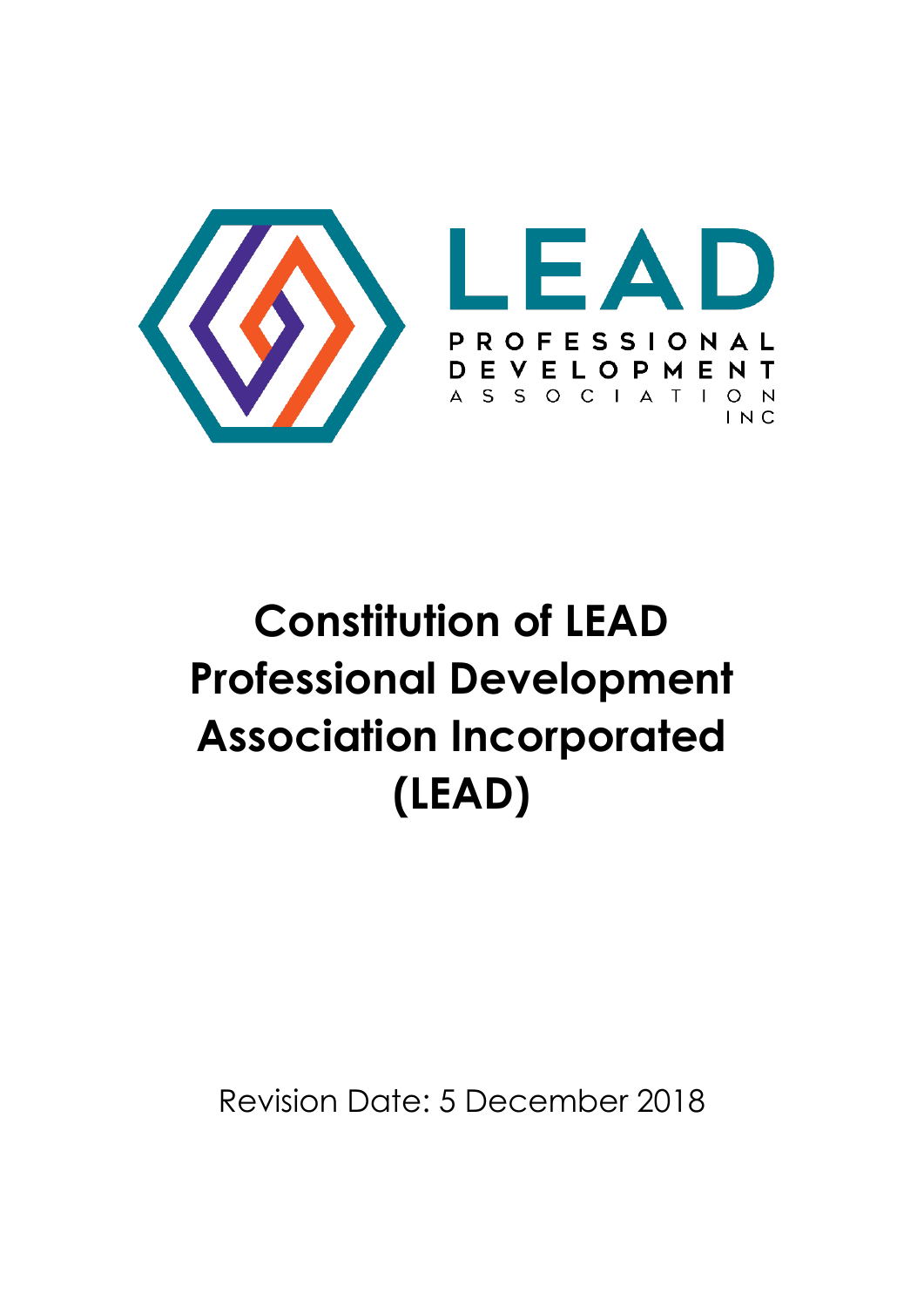# **Constitution of LEAD Professional Development**

\_\_\_\_\_\_\_\_\_\_\_\_\_\_\_\_\_\_\_\_\_\_\_\_\_\_\_\_\_\_\_\_\_\_\_\_\_\_\_\_\_\_\_\_\_\_\_\_\_\_\_\_\_\_\_\_\_\_\_\_\_\_\_\_\_\_\_\_\_\_\_\_\_\_\_

## **Association Inc**

Previously Adopted September 2017

## **Table of Contents**

| Part 1                                                               |                                                                             |  |  |
|----------------------------------------------------------------------|-----------------------------------------------------------------------------|--|--|
| 1                                                                    |                                                                             |  |  |
| Part 2                                                               |                                                                             |  |  |
| 2<br>3<br>4<br>5<br>6<br>7<br>8<br>9<br>10<br>11<br>12               | Membership generally and types of membership 5                              |  |  |
| Part 3                                                               |                                                                             |  |  |
| 13<br>14<br>15<br>16<br>17<br>18<br>19<br>20<br>21<br>22<br>23<br>24 | Appointment of association members as Board members to<br>constitute quorum |  |  |
| Part 4                                                               |                                                                             |  |  |
| 25<br>26<br>27<br>28<br>29<br>30<br>31<br>32<br>33<br>34<br>35<br>36 | Annual general meetings - calling of and business at 15                     |  |  |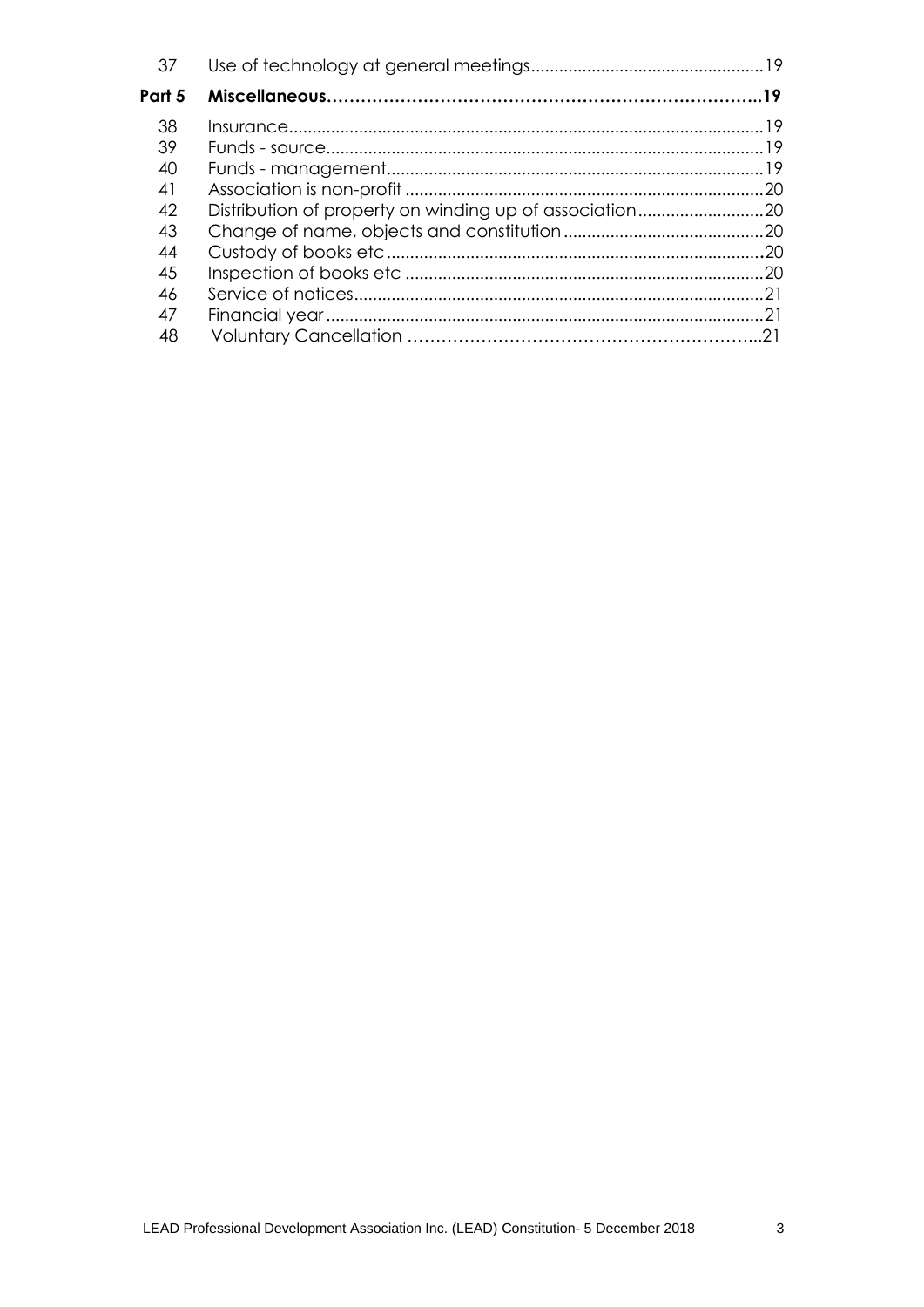## **INTRODUCTION**

#### **A. Name**

The name of the Association shall be: **LEAD Professional Development Association Incorporated**  (also referred to in these rules as "LEAD Professional Development" and/or "The Association").

#### **B. Principal Purpose**

LEAD Professional Development is a not-for-profit organisation whose purpose is to directly alleviate poverty and distress suffered by economically and socially disadvantaged individuals and communities.

LEAD aims to achieve this purpose by:

- coordinating the provision of professional development and training that seeks to improve and expand the knowledge, practice and capacity of individuals and organisations who work with children, young people, families and communities;
- produce and provide resources to assist communities, individuals and organisations that work with and educate those in need;
- strengthening the collective action of communities and the organisations that support them by coordinating networks and collaborative practice opportunities; and
- enabling young people to lead successful and productive lives through the provision of highquality, accredited professional development to NSW teachers.

#### **PART 1 PRELIMINARY**

#### **1. Definitions**

(1) In this constitution:

*Ordinary Board member* means a member of the Board who is not an office-bearer of the association.

*Secretary* means:

(a) the person holding office under this constitution as secretary of the association, or

(b) if no such person holds that office-the public officer of the association.

*Special general meeting* means a general meeting of the association other than an annual general meeting.

*The Act* means the *Associations Incorporation Act 2009*.

*The Regulation* means the *Associations Incorporation Regulation 2016.*

*Body corporate organisation* means a recognised not-for profit organisation, school, educational institution or other bona fide business

- (2) In this constitution
	- (a) a reference to a function includes a reference to a power, authority and duty, and
	- (b) a reference to the exercise of a function includes, if the function is a duty, a reference to the performance of the duty.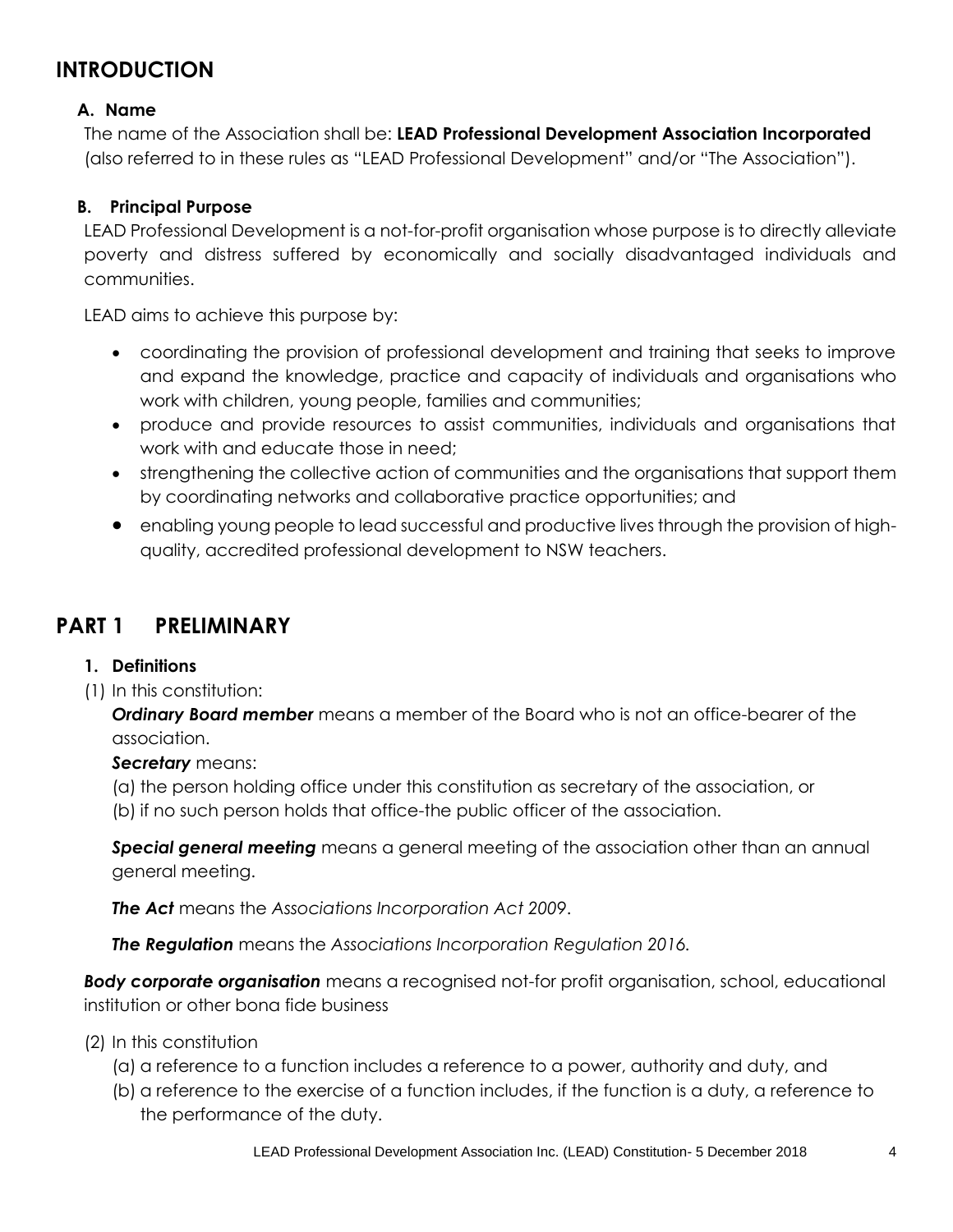(3) The provisions of the *Interpretation Act 1987* apply to and in respect of this constitution in the same manner as those provisions would so apply if this constitution were an instrument made under the Act.

#### **PART 2 MEMBERSHIP**

#### **2. Membership generally**

- (1) Any person or body corporate is eligible to be a member of the association if:
	- (a) the person is a natural person aged over 18 years, or a recognised body corporate;
	- (b) the person or body corporate accepts the purpose and rules of this association;

(c) the body corporate is not engaged in business that is in direct competition with the Association;

(d) the person or body corporate has applied and been approved for membership of this association in accordance with clause 3.

- (2) A person or body corporate is taken to be a member of the association if:
	- (a) the person is a natural person aged over 18 years, or a recognised body corporate and
	- (b) the person or body corporate was:
		- (i) in the case of an unincorporated body that is registered as the association - a member of that unincorporated body immediately before the registration of the association, or
		- (ii) in the case of an association that is amalgamated to form the relevant association - a member of that other association immediately before the amalgamation, or
		- (iii) in the case of a registrable corporation that is registered as an association a member of the registrable corporation immediately before that entity was registered as an association.

(3) A person or body corporate is taken to be a member of the association if the person was one of the individuals on whose behalf an application for registration of the association under section 6 (1) (a) of the Act was made.

#### **2.1 Classes of Membership**

The classes of Membership are as follows:

- a. Association Member
- b. Affiliate Member
- c. Life Member

#### **2.2 Association Member**

An Association member is an individual who:

- a) is a natural person aged over 18 years; and
- b) meets the eligibility requirements for Membership set out in the Constitution; and
- c) has had an application for membership approved in accordance with the Constitution.

Association Members are:

a) eligible to vote in LEAD elections;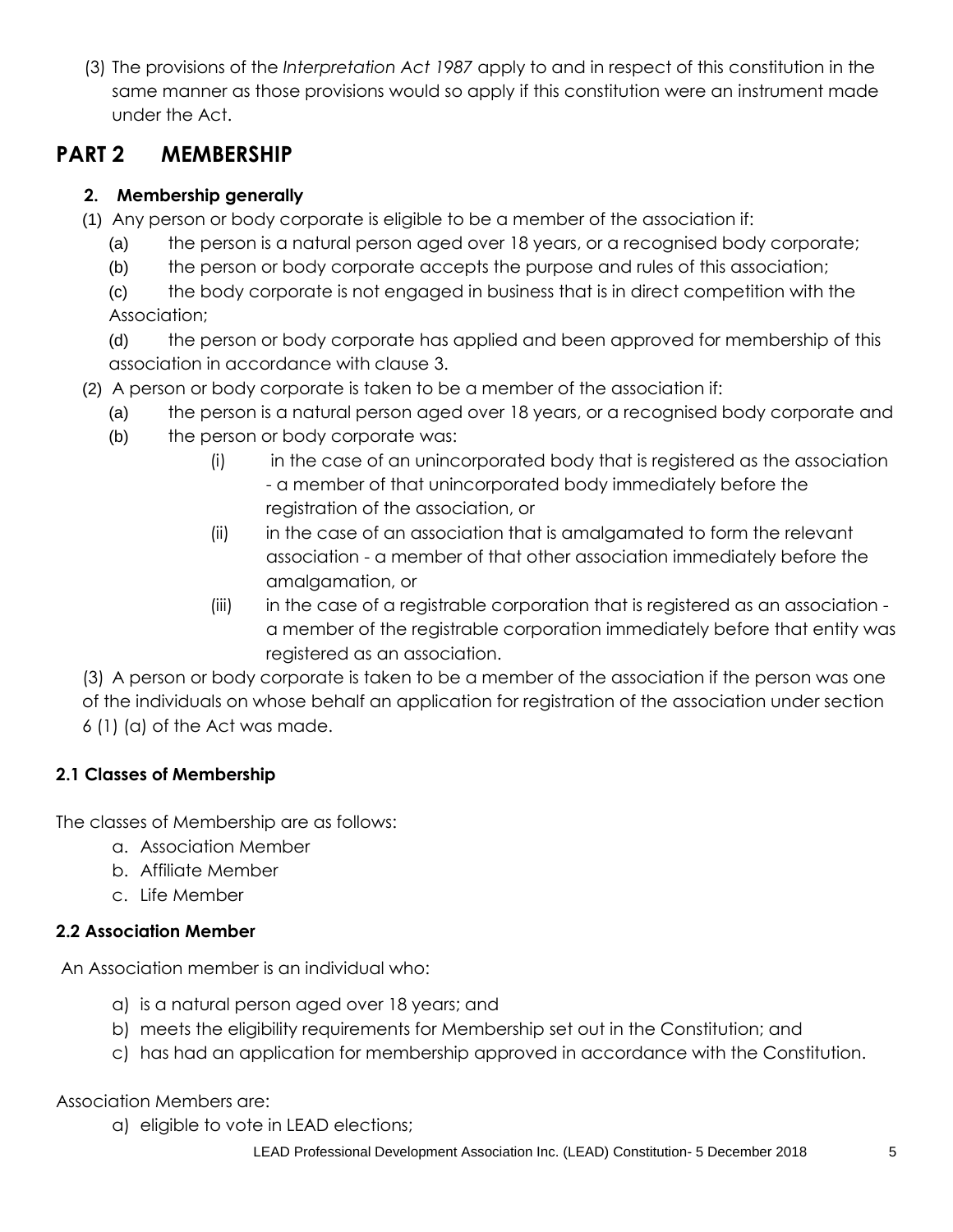- b) eligible to nominate for Director positions on the Board;
- c) eligible to sit on Committees;
- d) eligible for "members pricing" for LEAD events; and
- e) eligible for 'members privileges' including priority access to events, invitation to 'Members Only' events and membership resources.

#### **2.3 Affiliate Member**

An Affiliate Member is an individual or body corporate organisation who:

- (a) is a natural person aged over 18 years or a recognised body corporate organisation that is not engaged in business that is in direct competition with the Association;
- (b) is a recognised body corporate organisation joining for the purposes of supporting the professional development of its employees;
- (c) is a recognised body corporate organisation with a nominated (directly or implied) representative that has the authority to act on behalf of the body corporate organisation;
- (d) meets the eligibility requirements for Membership set out in the Constitution; and
- e) has had an application for membership approved in accordance with the Constitution.

Affiliate Members are:

- a) not eligible to vote in LEAD elections;
- b) not eligible to nominate for Directors positions on the Board;
- c) not eligible to sit on Committees;
- d) eligible for "members pricing" for LEAD events; and
- e) eligible for 'members privileges' including priority access to events, invitation to 'Members Only' events and membership resources.

#### **2.4 Life Member**

A Life Member is an individual who:

- a) in the Board's opinion, has made an outstanding contribution to the Association;
- b) meets the eligibility requirements for Membership set out in this Constitution: and
- c) is not employed by a body corporate eligible as an Affiliate member.

Life Members are:

- a) eligible to vote in LEAD elections;
- b) eligible to sit on Committees;
- c) eligible to nominate for Directors positions on the Board, and
- d) not required to pay any Annual Membership fee.

#### **3. Application for membership**

1) An application by a person or body corporate organisation for membership of the association:

(a) must be made in writing (including by email or other electronic means, if the Board so determines) in the form determined by the Board, and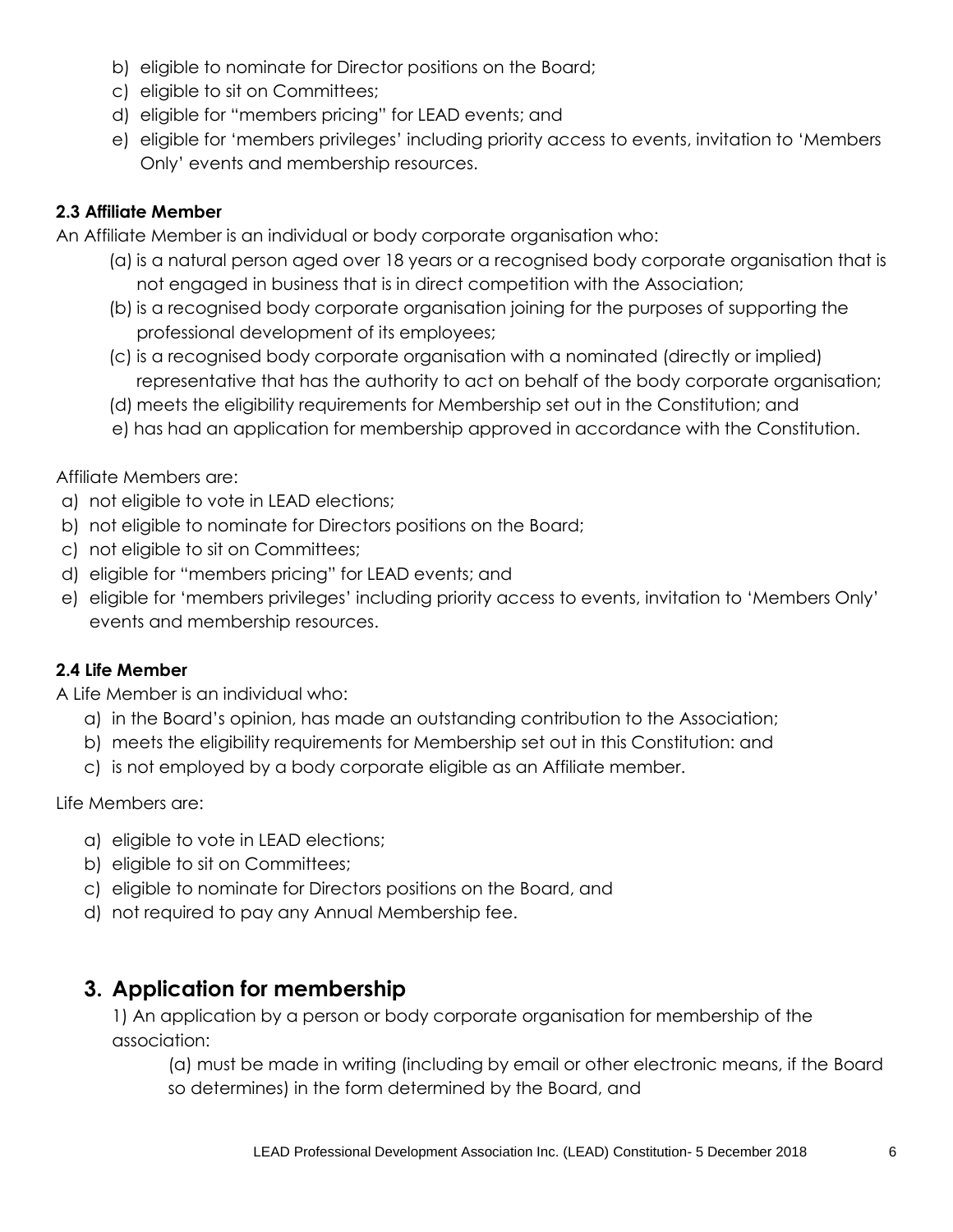(b) must be lodged (including by electronic means, if the Board so determines) with the secretary of the association.

(2) As soon as practicable after receiving an application for membership, the secretary must refer the application to the Board, which is to determine whether to approve or to reject the application.

(3) As soon as practicable after the Board makes that determination, the secretary must: (a) notify the applicant in writing (including by email or other electronic means, if the Board so determines) that the Board approved or rejected the application (whichever is applicable), and

(b) if the Board approved the application, request the applicant to pay (within the period of 28 days after receipt by the applicant of the notification) the sum payable under this constitution by a member as entrance fee and annual subscription.

(4) The secretary must, on payment by the applicant of the amounts referred to in subclause

(3) (b) within the period referred to in that provision, enter or cause to be entered the applicant's name in the register of members and, on the name being so entered, the applicant becomes a member of the association.

# **4. Cessation of membership**

A person or body corporate ceases to be a member of the association if the person or body corporate:

- (a) dies, or
- (b) resigns membership, or
- (c) is expelled from the association, or
- (d) ceases trading under the registered membership body corporate title, or
- (e) fails to pay the annual membership fee within 3 months after the fee is due.

#### *5.* **Membership entitlements not transferable**

A right, privilege or obligation which a person or body corporate has by reason of being a member of the association:

- (a) is not capable of being transferred or transmitted to another person or business entity, and
- (b) terminates on cessation of the person or body corporate's membership.

# **6. Resignation of membership**

- (1) A member of the association may resign from membership of the association by first giving to the secretary written notice of at least one month (or such other period as the Board may determine) of the member's intention to resign and, on the expiration of the period of notice, the member ceases to be a member.
- (2) If a member of the association ceases to be a member under subclause (1), and in every other case where a member ceases to hold membership, the secretary must make an appropriate entry in the register of members recording the date on which the member ceased to be a member.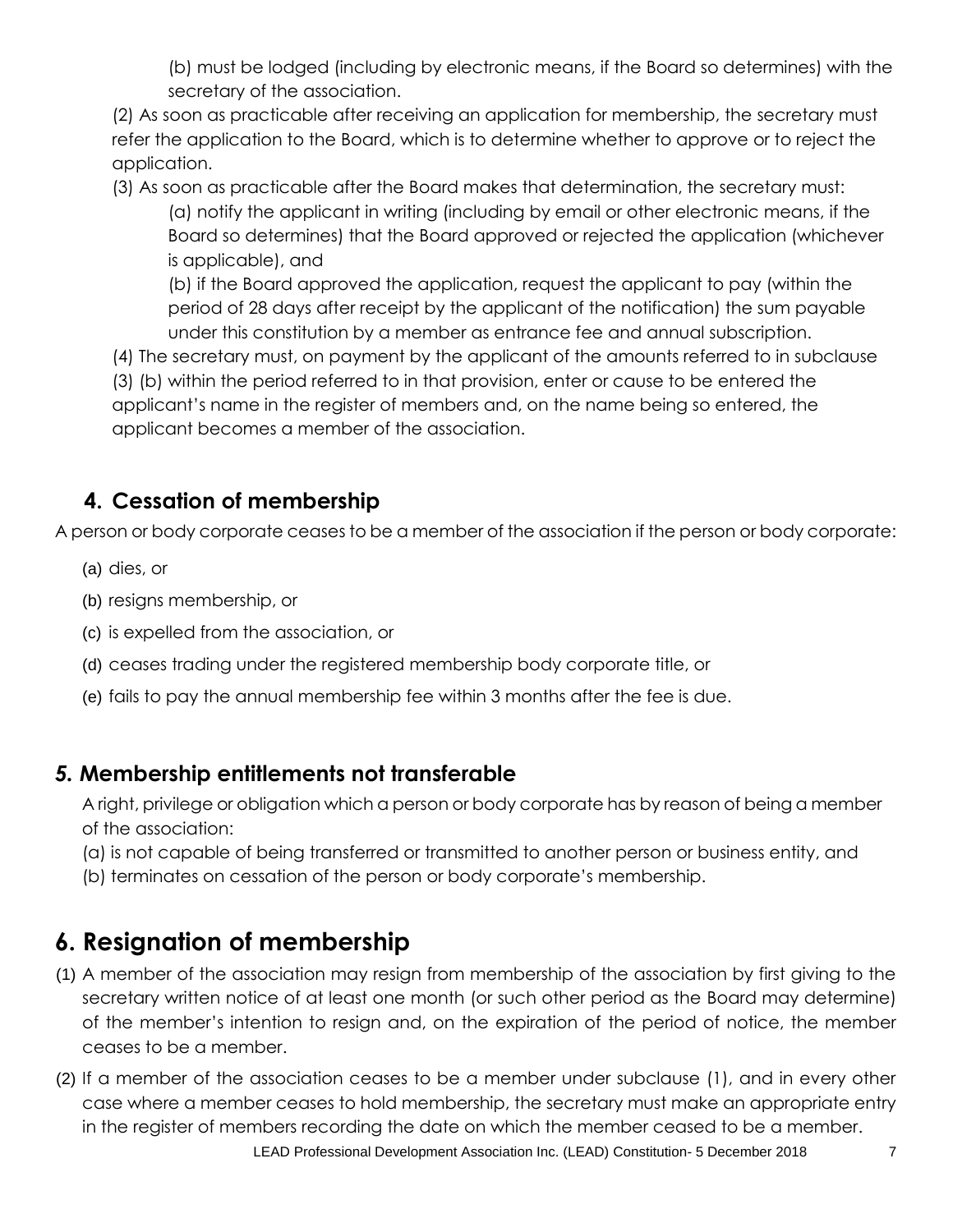## **7. Register of members**

- (1) The secretary or public officer of the association must establish and maintain a register of members of the association specifying the name and postal, residential or email address of each person and body corporate who is a member of the association together with the date on which the person or body corporate became a member.
- (2) The register of members must be kept in New South Wales at the main premises of the association
- (3) The register of members must be open for inspection, free of charge, by any member of the association at any reasonable hour.
- (4) A member of the association may obtain a copy of any part of the register on payment of a fee of \$1 for each page copied.
- (5) If a member requests that any information contained on the register about the member (other than the member's name) not be available for inspection that information must not be made available for inspection.
- (6) A member must not use information about a person obtained from the register to contact or send material to the person, other than for:
	- (a) the purposes of sending the person a newsletter, a notice in respect of a meeting or other event relating to the association or other material relating to the association, or
	- (b) any other purpose necessary to comply with a requirement of the Act or the Regulation.
- (7) If the register of members is kept in electronic form:
	- (a) it must be convertible into hard copy, and
	- (b) the requirements in subclauses (2) and (3) apply as if a reference to the register of members is a reference to a current hard copy of the register of members.

#### **8. Fees and subscriptions**

- (1) A member of the association must, on admission to membership, pay to the association a fee of \$11.00 or, if some other amount is determined by the Board, that other amount.
	- (2) In addition to any amount payable by the member under subclause (1), a member of the association must pay to the association an annual membership fee of \$5.50 or, if some other amount is determined by the Board, that other amount:
		- (a) except as provided by paragraph (b), before the first day of the financial year of the association in each calendar year, or
		- (b) if the member becomes a member on or after the first day of the financial year of the association in any calendar year—on becoming a member and before the first day of the financial year of the association in each succeeding calendar year.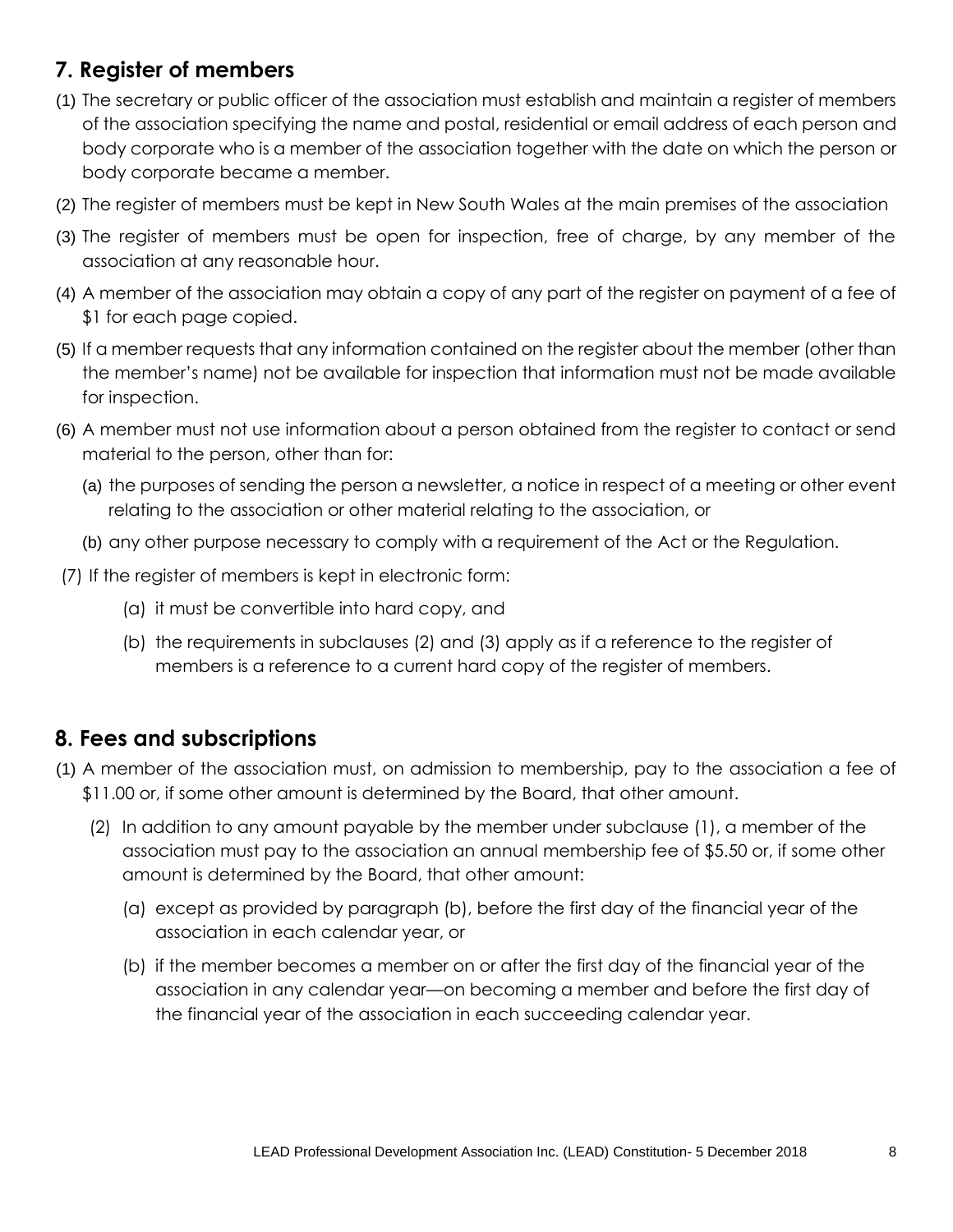## **9. Members' liabilities**

The liability of a member of the association to contribute towards the payment of the debts and liabilities of the association or the costs, charges and expenses of the winding up of the association is limited to the amount, if any, unpaid by the member in respect of membership of the association as required by clause 8.

#### **10. Resolution of disputes**

- (1) A dispute between a member and another member (in their capacity as members) of the association, or a dispute between a member or members and the association, are to be referred to a community justice centre for mediation under the *Community Justice Centres Act 1983*.
- (2) If a dispute is not resolved by mediation within 3 months of the referral to a community justice centre, the dispute is to be referred to arbitration.
- (3) The *Commercial Arbitration Act 2010* applies to any such dispute referred to arbitration.

#### **11. Disciplining of members**

- (1) A complaint may be made to the Board by any person that a member of the association:
	- (a) has refused or neglected to comply with a provision or provisions of this constitution, or (b) has willfully acted in a manner prejudicial to the interests of the association.
- (2) The Board may refuse to deal with a complaint if it considers the complaint to be trivial or vexatious in nature.
- (3) If the Board decides to deal with the complaint, the Board:
	- (a) must cause notice of the complaint to be served on the member concerned, and
	- (b) must give the member at least 14 days from the time the notice is served within which to make submissions to the Board in connection with the complaint, and
	- (c) must take into consideration any submissions made by the member in connection with the complaint.
- (4) The Board may, by resolution, expel the member from the association or suspend the member from membership of the association if, after considering the complaint and any submissions made in connection with the complaint, it is satisfied that the facts alleged in the complaint have been proved and the expulsion or suspension is warranted in the circumstances.
- (5) If the Board expels or suspends a member, the secretary must, within 7 days after the action is taken, cause written notice to be given to the member of the action taken, of the reasons given by the Board for having taken that action and of the member's right of appeal under clause 12.
- (6) The expulsion or suspension does not take effect:
	- (a) until the expiration of the period within which the member is entitled to appeal against the resolution concerned, or
	- (b) if within that period the member exercises the right of appeal, unless and until the association confirms the resolution under clause 12, whichever is the later.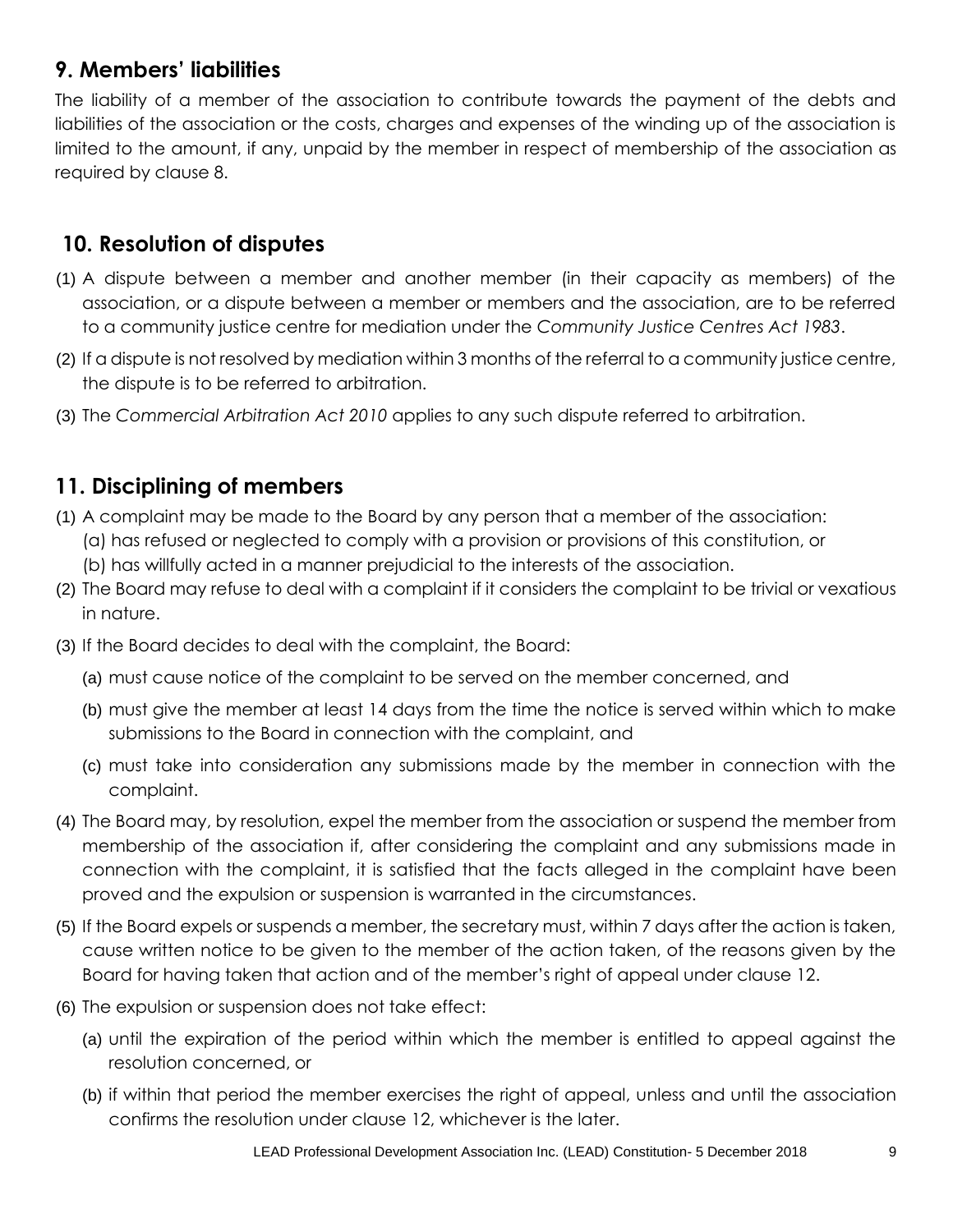## **12 Right of appeal of disciplined member**

- (1) A member may appeal to the association in a general meeting against a resolution of the Board, under clause 11, within 7 days after notice of the resolution is served on the member, by lodging with the secretary a notice to that effect.
- (2) The notice may, but need not, be accompanied by a statement of the grounds on which the member intends to rely for the purposes of the appeal.
- (3) On receipt of a notice from a member under subclause (1), the secretary must notify the Board which is to convene a general meeting of the association to be held within 28 days after the date on which the secretary received the notice.
- (4) At a general meeting of the association convened under subclause (3):
	- (a) no business other than the question of the appeal is to be transacted, and
	- (b) the Board and the member must be given the opportunity to state their respective cases orally or in writing, or both, and
	- (c) the members present are to vote by secret ballot on the question of whether the resolution should be confirmed or revoked.
- (5) The appeal is to be determined by a simple majority of votes cast by members of the association.

## **PART 3 - THE BOARD**

#### **13 Powers of the Board**

Subject to the Act, the Regulation and this constitution and to any resolution passed by the association in general meeting, the Board:

- (a) is to control and manage the affairs of the association, and
- (b) may exercise all such functions as may be exercised by the association, other than those functions that are required by this constitution to be exercised by a general meeting of members of the association, and
- (c) has power to perform all such acts and do all such things as appear to the Board to be necessary or desirable for the proper management of the affairs of the association.

#### **14 Composition and membership of Board**

- (1) The Board shall consist of up to 9 non-salaried members of the Association:
	- (a) the office-bearers of the association, and
	- (b) at least 3 ordinary Board members,

each of whom is to be elected at the annual general meeting of the association under clause 15.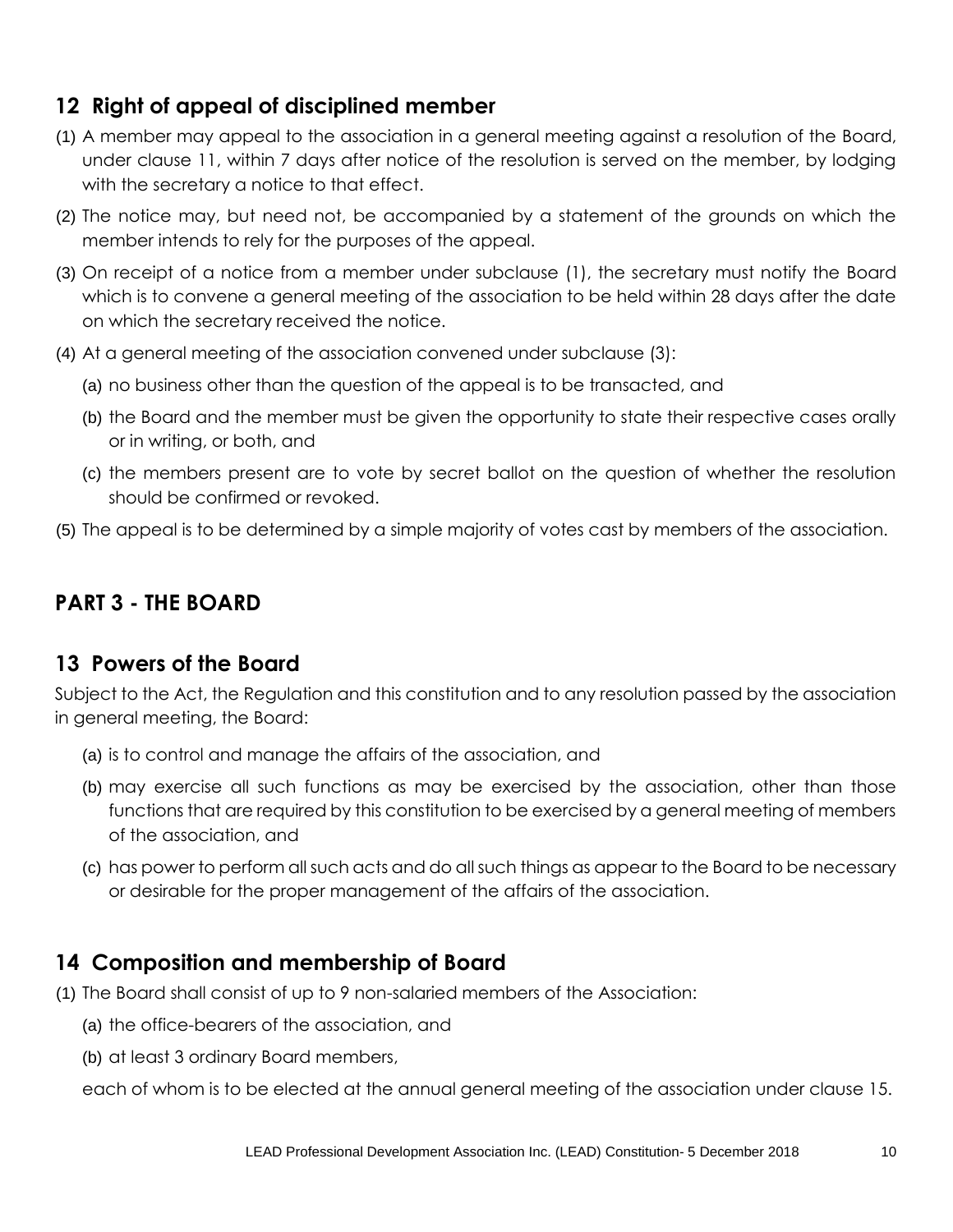*NOTE: Section 28 of the Act contains further requirements concerning eligibility for membership and composition of the Board.*

- (2) The office-bearers of the association are as follows:
	- (a) the President,
	- (b) the Vice-president,
	- (c) the Treasurer,
	- (d) the Secretary.

(3) Each member of the Board is, subject to this constitution, to hold office until the conclusion of the annual general meeting following the date of the member's election but is eligible for re-election.

(4) There is no maximum number of consecutive terms for which a Board member may hold office.

(5) Former staff will not be permitted to join the Board for a period of two (2) years from when they left paid employment with the association.

(6) The Board will make every effort to encourage persons from diverse cultural and linguistic backgrounds to apply including Aboriginal and Torres Strait Islander people.

#### **15. Election of Board members**

- (1) Nominations of candidates for election as office-bearers of the association or as ordinary Board members:
	- (a) must be made in writing, signed by 2 members of the association and accompanied by the written consent of the candidate (which may be endorsed on the form of the nomination), and
	- (b) must be delivered to the secretary of the association at least 7 days before the date fixed for the holding of the annual general meeting at which the election is to take place.
- (2) If insufficient nominations are received to fill all vacancies on the Board, the candidates nominated are taken to be elected and further nominations are to be received at the annual general meeting.
- (3) If insufficient further nominations are received, any vacant positions remaining on the Board are taken to be casual vacancies.
- (4) If the number of nominations received is equal to the number of vacancies to be filled, the persons nominated are taken to be elected.
- (5) If the number of nominations received exceeds the number of vacancies to be filled, a ballot is to be held.
- (6) The ballot for the election of office-bearers and ordinary Board members of the Board is to be conducted at the annual general meeting in such usual and proper manner as the Board may direct.
- (7) A person nominated as a candidate for election as an office-bearer or as an ordinary Board member of the association must be a member of the association.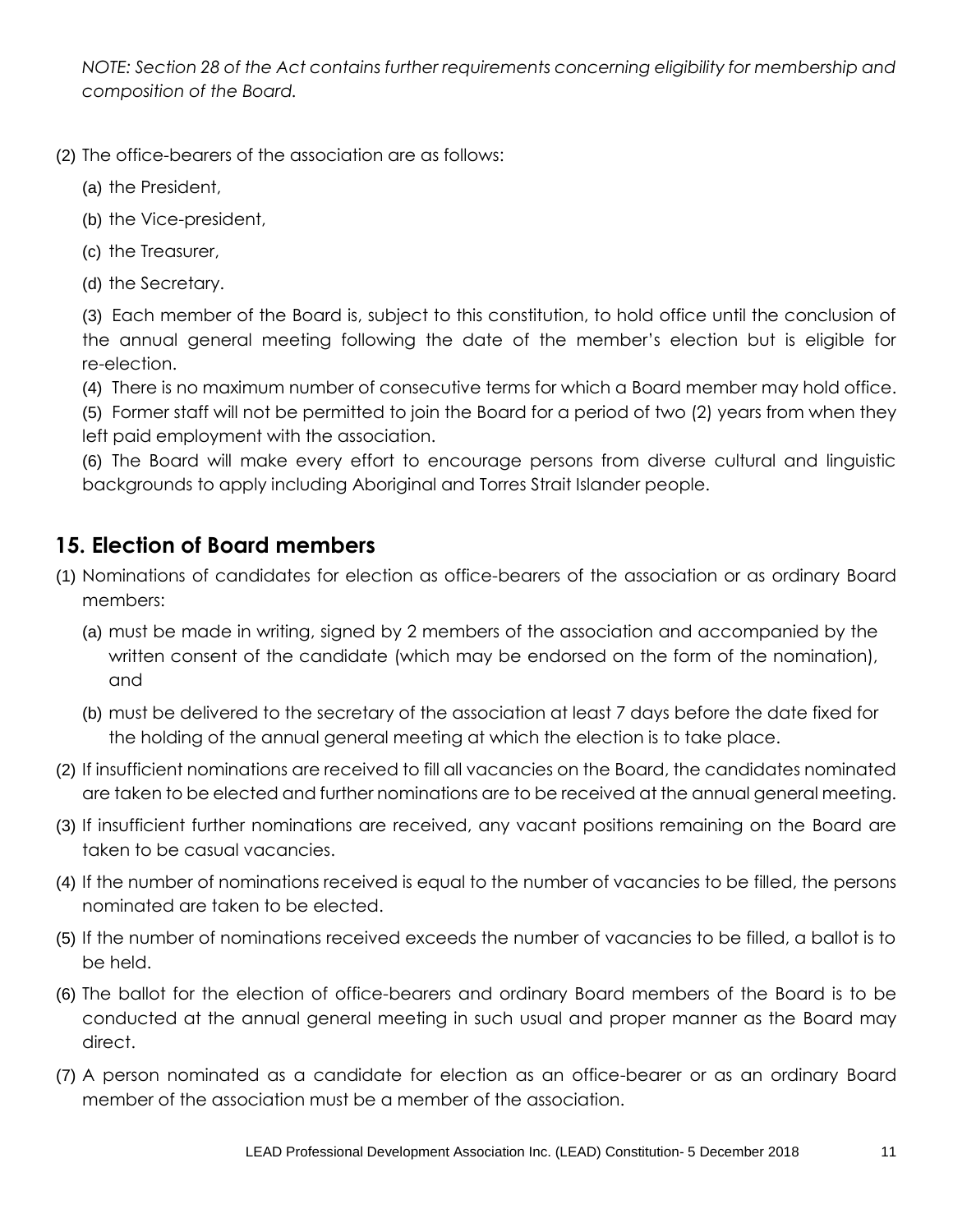## **16 Secretary**

- (1) The secretary of the association must, as soon as practicable after being appointed as secretary, lodge notice with the association of his or her address.
- (2) It is the duty of the secretary to keep minutes (whether in written or electronic form) of:
	- (a) all appointments of office-bearers and members of the Board, and
	- (b) the names of members of the Board present at a Board meeting or a general meeting, and
	- (c) all proceedings at Board meetings and general meetings.
- (3) Minutes of proceedings at a meeting must be signed by the chairperson of the meeting or by the chairperson of the next succeeding meeting.
- (4) The signature of the chairperson may be transmitted by electronic means for the purpose of subclause (3).

## **17 Treasurer**

It is the duty of the treasurer of the association to ensure:

- (a) that all money due to the association is collected and received and that all payments authorised by the association are made, and
- (b) that correct books and accounts are kept showing the financial affairs of the association, including full details of all receipts and expenditure connected with the activities of the association.

# **18 Casual vacancies**

(1) In the event of a casual vacancy occurring in the membership of the Board, the Board may appoint a member of the association to fill the vacancy and the member so appointed is to hold office, subject to this constitution, until the conclusion of the annual general meeting next following the date of the appointment.

(2) A casual vacancy in the office of a member of the Board occurs if the member:

(a) dies, or

- (b) ceases to be a member of the association, or
- (c) is or becomes an insolvent under administration within the meaning of the *[Corporations](http://www.comlaw.gov.au/)*
- *[Act 2001](http://www.comlaw.gov.au/)* of the Commonwealth, or
- (d) resigns office by notice in writing given to the secretary, or
- (e) is removed from office under clause 19, or
- (f) becomes a mentally incapacitated person, or
- (g) is absent without the consent of the Board from 3 consecutive meetings of the Board, or

(h) is convicted of an offence involving fraud or dishonesty for which the maximum penalty on conviction is imprisonment for not less than 3 months, or

(i) is prohibited from being a director of a company under Part 2D.6 (Disqualification from managing corporations) of the *[Corporations Act 2001](http://www.comlaw.gov.au/)* of the Commonwealth.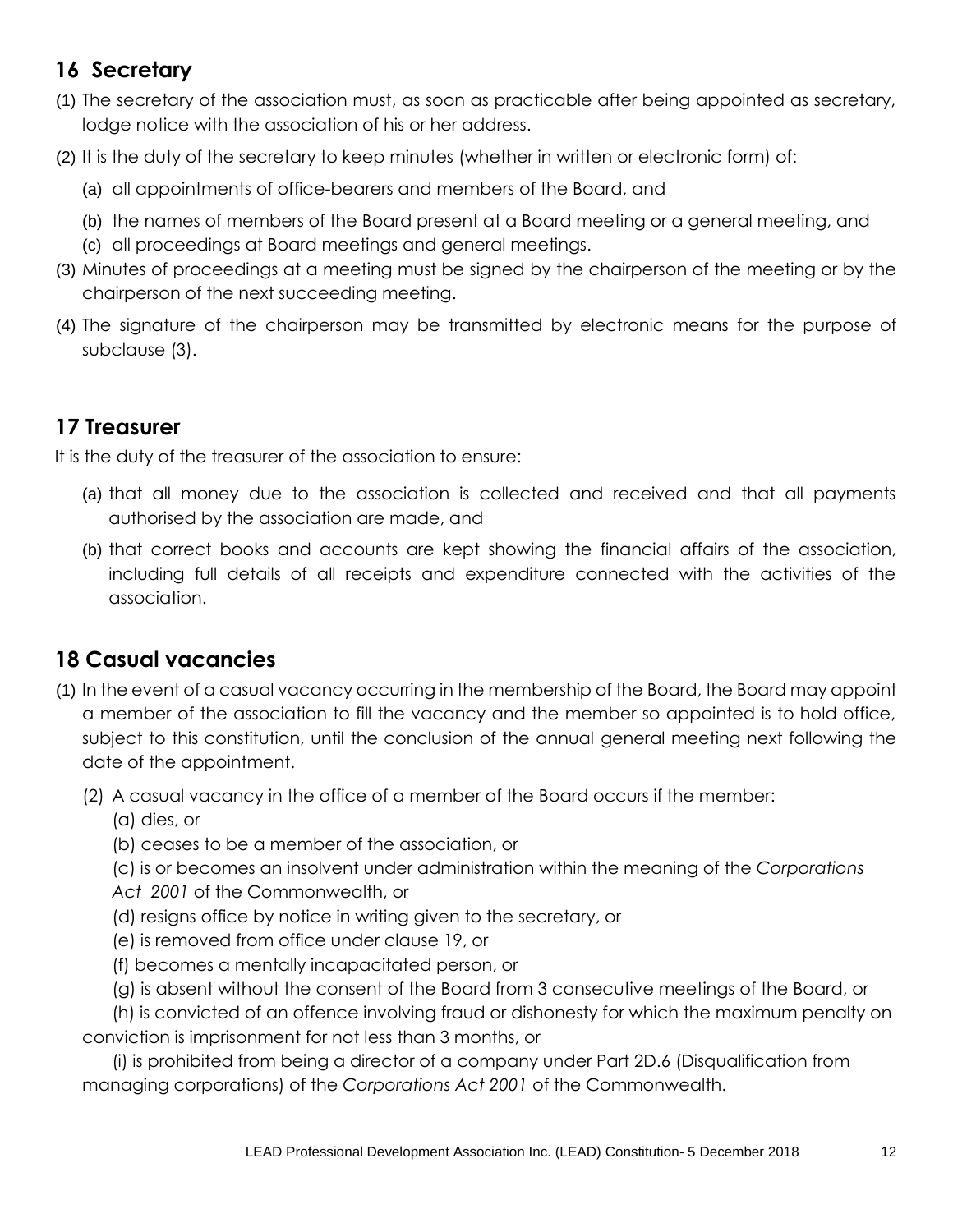## **19 Removal of Board members**

- (1) The association in general meeting may by resolution remove any member of the Board from the office of member before the expiration of the member's term of office and may by resolution appoint another person to hold office until the expiration of the term of office of the member so removed.
- (2) If a member of the Board to whom a proposed resolution referred to in subclause (1) relates makes representations in writing to the secretary or president (not exceeding a reasonable length) and requests that the representations be notified to the members of the association, the secretary or the president may send a copy of the representations to each member of the association or, if the representations are not so sent, the member is entitled to require that the representations be read out at the meeting at which the resolution is considered.

## **20 Board meetings and quorum**

- (1) The Board must meet at least 4 times in each period of 12 months at such place and time as the Board may determine.
- (2) Additional meetings of the Board may be convened by the president or by any member of the Board.
- (3) Oral or written notice of a meeting of the Board must be given by the secretary to each member of the Board at least 48 hours (or such other period as may be unanimously agreed on by the members of the Board) before the time appointed for the holding of the meeting.
- (4) Notice of a meeting given under subclause (3) must specify the general nature of the business to be transacted at the meeting and no business other than that business is to be transacted at the meeting, except business which the Board members present at the meeting unanimously agree to treat as urgent business.
- (5) Any 3 members of the Board constitute a quorum for the transaction of the business of a meeting of the Board.
- (6) No business is to be transacted by the Board unless a quorum is present and if, within half an hour of the time appointed for the meeting, a quorum is not present, the meeting is to stand adjourned to the same place and at the same hours of the same day in the following week, unless those in attendance agree on an alternative place, hours and day.
- (7) If a quorum is not present the meeting may proceed. Any proposals or motions must be put on notice and held over to the next Board of Directors meeting when a quorum is present and may then be ratified.
- (8) If at the adjourned meeting a quorum is not present within half an hour of the time appointed for the meeting, the meeting is to be dissolved.
- (9) If there has been no quorum present at two (2) consecutive meetings, those members present at the second such meeting may act either to appoint new Board of Directors members or to convene a Special General Meeting of the Association within twenty-eight (28) days to elect a new Board of Directors.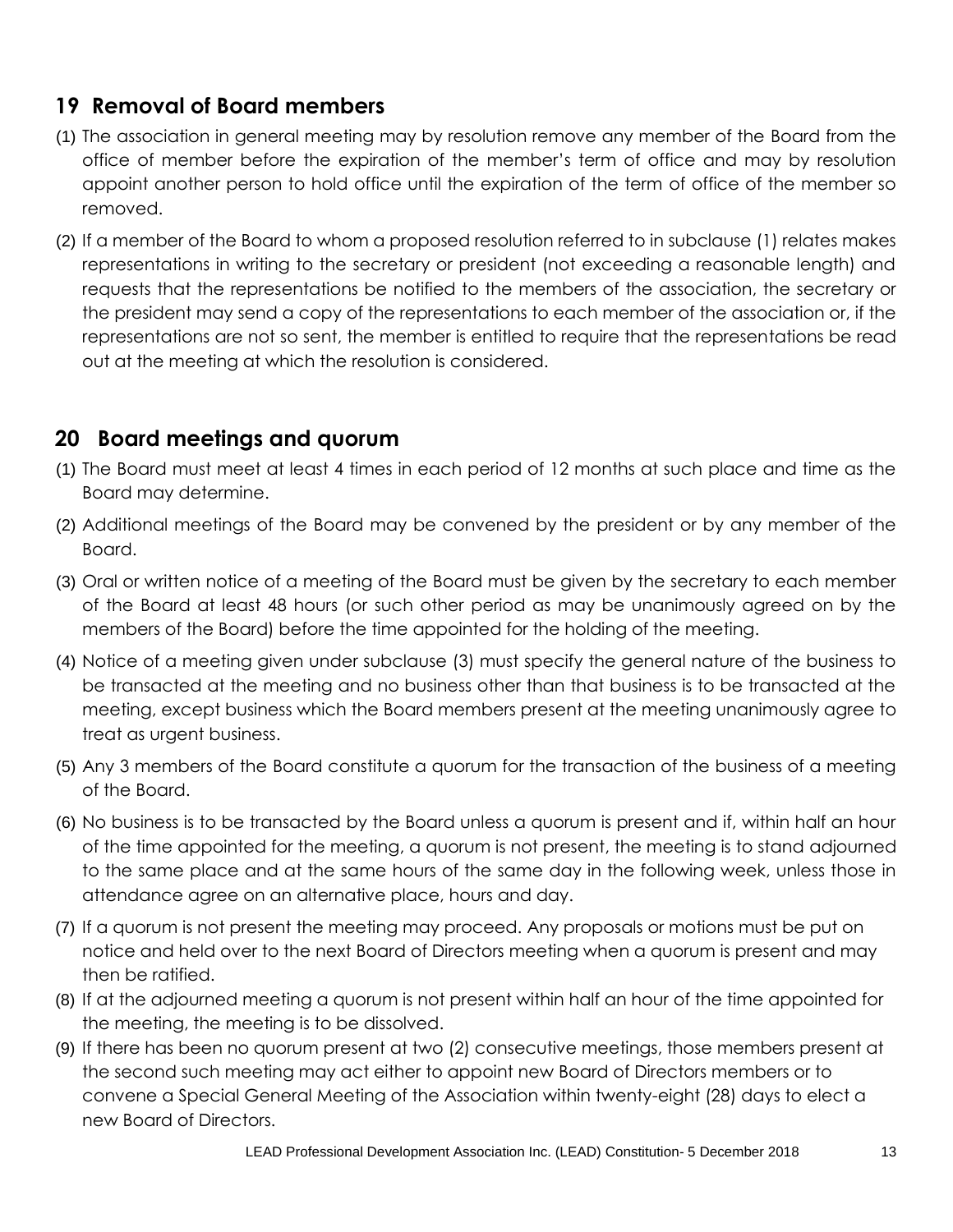- (10) At a meeting of the Board:
	- (a) the president or, in the president's absence, the vice-president is to preside, or

(b) if the president and the vice-president are absent or unwilling to act, such one of the remaining members of the Board as may be chosen by the members present at the meeting is to preside.

# **21 Appointment of association members as Board members to constitute quorum**

<span id="page-13-0"></span>(1) If at any time the number of Board members is less than the number required to constitute a quorum for a Board meeting, the existing Board members may appoint a sufficient number of members of the association as Board members to enable the quorum to be constituted. (2) A member of the Board so appointed is to hold office, subject to this constitution, until the annual general meeting next following the date of the appointment.

(3) This clause does not apply to the filling of a casual vacancy to which clause 18 applies.

## *22* **Use of technology at Board meetings**

<span id="page-13-1"></span>(1) A Board meeting may be held at 2 or more venues using any technology approved by the Board that gives each of the Board's members a reasonable opportunity to participate.

(2) A Board member who participates in a Board meeting using that technology is taken to be present at the meeting and, if the member votes at the meeting, is taken to have voted in person.

# **23 Delegation by Board to sub-committee**

- (1) The Board may, by instrument in writing, delegate to one or more sub-committees the exercise of such of the functions of the Board as are specified in the instrument, other than:
	- (a) this power of delegation, and
	- (b) a function which is a duty imposed on the Board by the Act or by any other law.
- (2) Sub-committees will consist of at least one Board member and members of the association or other people deemed to have the appropriate skills and abilities as the Board thinks fit.
- (3) A function the exercise of which has been delegated to a sub-committee under this clause may, while the delegation remains unrevoked, be exercised from time to time by the sub-committee in accordance with the terms of the delegation.
- (4) A delegation under this clause may be made subject to such conditions or limitations as to the exercise of any function, or as to time or circumstances, as may be specified in the instrument of delegation.

(5) Despite any delegation under this clause, the Board may continue to exercise any function delegated.

(6) Any act or thing done or suffered by a sub-committee acting in the exercise of a delegation under this clause has the same force and effect as it would have if it had been done or suffered by the Board.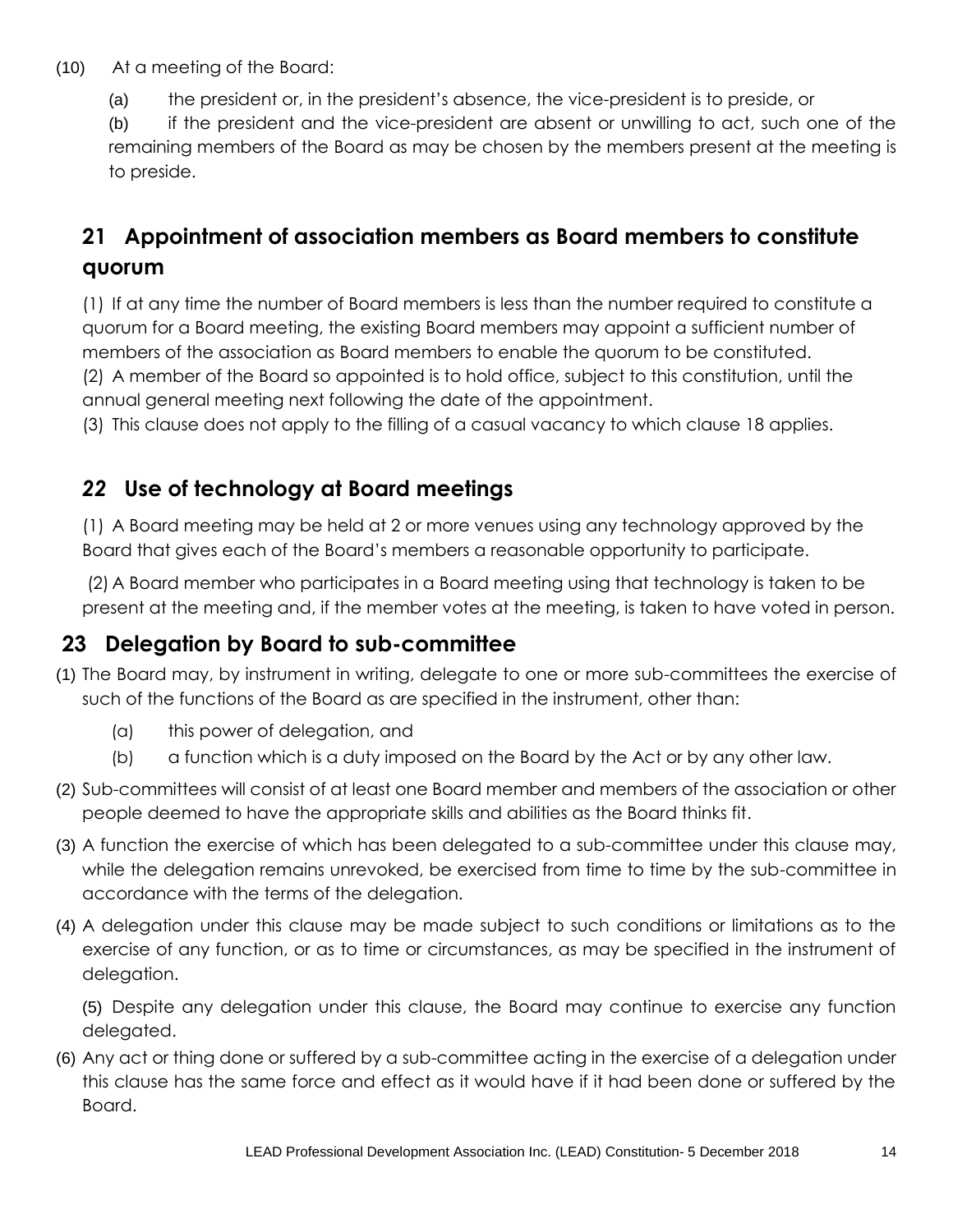- (7) The Board may, by instrument in writing, revoke wholly or in part any delegation under this clause.
- (8) A sub-committee may meet and adjourn as it thinks proper.

#### **24 Voting and decisions**

- (1) Questions arising at a meeting of the Board or of any sub-committee appointed by the Board are to be determined by a majority of the votes of members of the Board or sub-committee present at the meeting.
- (2) Each member present at a meeting of the Board or of any sub-committee appointed by the Board (including the person presiding at the meeting) is entitled to one vote but, in the event of an equality of votes on any question, the person presiding may exercise a second or casting vote.
- (3) The Board may act despite any vacancy on the Board.
- (4) Any act or thing done or suffered, or purporting to have been done or suffered, by the Board or by a sub-committee appointed by the Board, is valid and effectual despite any defect that may afterwards be discovered in the appointment or qualification of any member of the Board or subcommittee.

#### **PART 4 - GENERAL MEETINGS**

#### **25 Annual general meetings - holding of**

- (1) The association must hold its first annual general meeting within 18 months after its registration under the Act.
- (2) The association must hold its annual general meetings:
	- (a) within 6 months after the close of the association's financial year, or
	- (b) within any later time that may be allowed or prescribed under section 37 (2) (b) of the Act.

#### **26 Annual general meetings - calling of and business at**

- (1) The annual general meeting of the association is, subject to the Act and to clause 4, to be convened on such date and at such place and time as the Board thinks fit.
- (2) In addition to any other business which may be transacted at an annual general meeting, the business of an annual general meeting is to include the following:
	- (a) to confirm the minutes of the last preceding annual general meeting and of any special general meeting held since that meeting,
	- (b) to receive from the Board reports on the activities of the association during the last preceding financial year,
	- (c) to elect office-bearers of the association and ordinary Board members,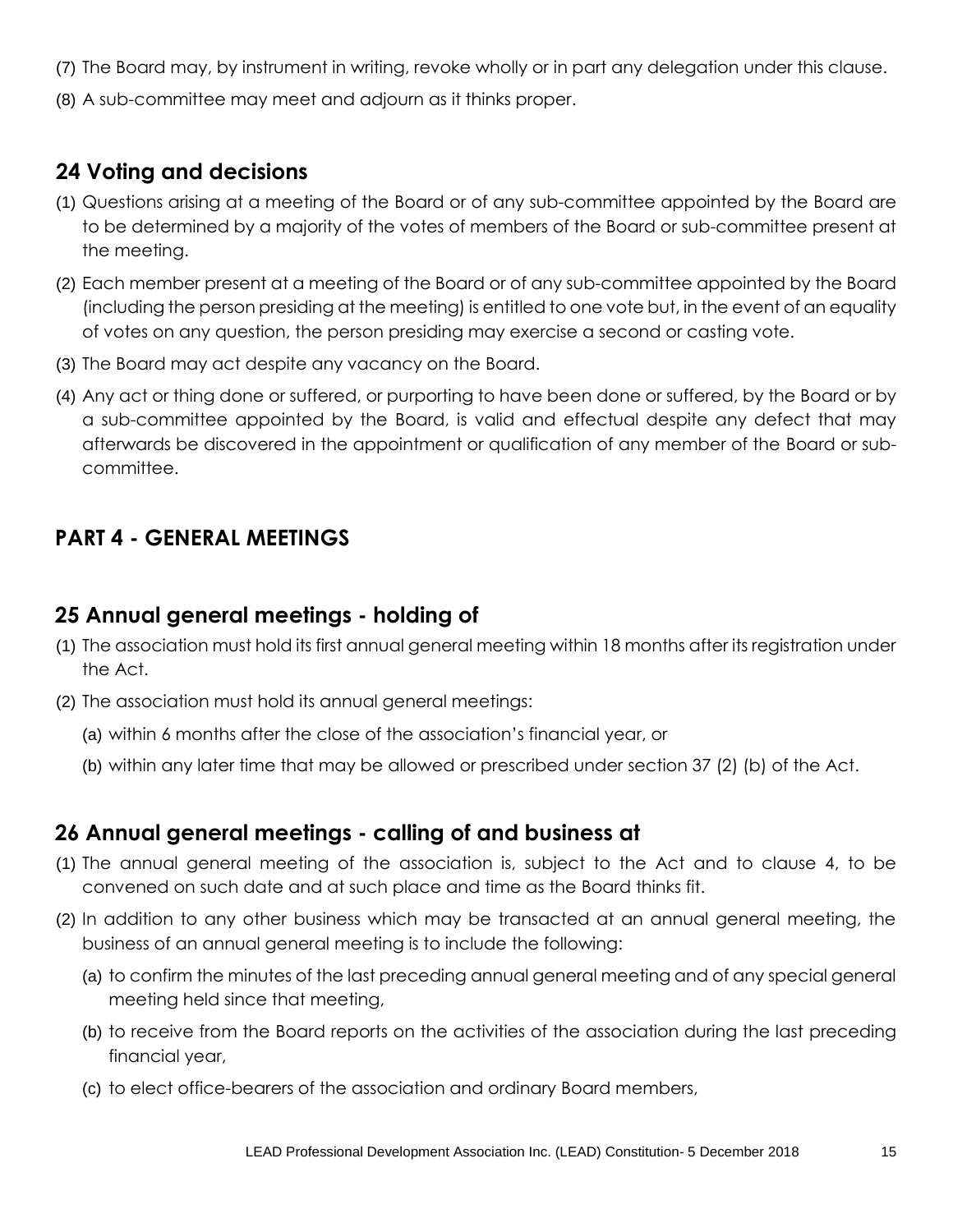- (d) to receive and consider any financial statement or report required to be submitted to members under the Act.
- (3) An annual general meeting must be specified as such in the notice convening it.

## **27 Special general meetings - calling of**

- (1) The Board may, whenever it thinks fit, convene a special general meeting of the association.
- (2) The Board must, on the requisition in writing of at least 5 per cent of the total number of members, convene a special general meeting of the association.
- (3) A requisition of members for a special general meeting:
	- (a) must be in writing, and
	- (b) must state the purpose or purposes of the meeting, and
	- (c) must be signed by the members making the requisition, and
	- (d) must be lodged with the secretary, and
	- (e) may consist of several documents in a similar form, each signed by one or more of the members making the requisition.
- (4) If the Board fails to convene a special general meeting to be held within 1 month after that date on which a requisition of members for the meeting is lodged with the secretary, any one or more of the members who made the requisition may convene a special general meeting to be held not later than 3 months after that date.
- (5) A special general meeting convened by a member or members as referred to in subclause (4) must be convened as nearly as is practicable in the same manner as general meetings are convened by the Board.
- (6) For the purposes of subclause (3):
	- (a) a requisition may be in electronic form, and
	- (b) a signature may be transmitted, and a requisition may be lodged, by electronic means.

#### **28 Notice**

- (1) Except if the nature of the business proposed to be dealt with at a general meeting requires a special resolution of the association, the secretary must, at least 14 days before the date fixed for the holding of the general meeting, give a notice to each member specifying the place, date and time of the meeting and the nature of the business proposed to be transacted at the meeting.
- (2) If the nature of the business proposed to be dealt with at a general meeting requires a special resolution of the association, the secretary must, at least 21 days before the date fixed for the holding of the general meeting, cause notice to be given to each member specifying, in addition to the matter required under subclause (1), the intention to propose the resolution as a special resolution.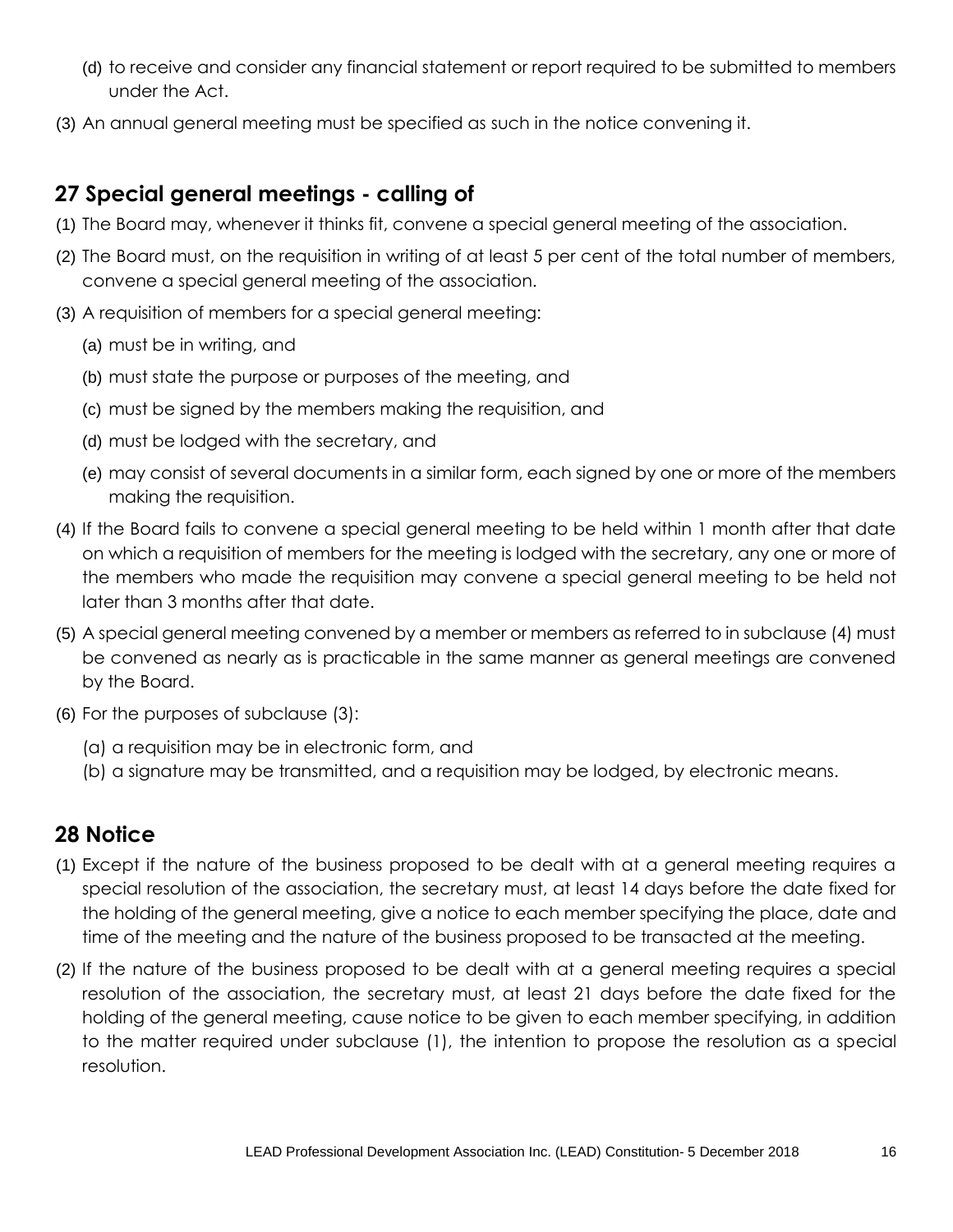- (3) No business other than that specified in the notice convening a general meeting is to be transacted at the meeting except, in the case of an annual general meeting, business which may be transacted under clause 4.2 (2).
- (4) A member desiring to bring any business before a general meeting may give notice in writing of that business to the secretary who must include that business in the next notice calling a general meeting given after receipt of the notice from the member.

#### **29 Quorum for general meetings**

- (1) No item of business is to be transacted at a general meeting unless a quorum of members entitled under this constitution to vote is present during the time the meeting is considering that item.
- (2) Five members present (being members entitled under this constitution to vote at a general meeting) constitute a quorum for the transaction of the business of a general meeting.
- (3) If within half an hour after the appointed time for the commencement of a general meeting a quorum is not present, the meeting:
	- (a) if convened on the requisition of members, is to be dissolved, and
	- (b) in any other case, is to stand adjourned to the earliest convenient date for those members present and within one (1) month of the initial meeting date, at the same place.
- (4) If at the adjourned meeting a quorum is not present within half an hour after the time appointed for the commencement of the meeting, the members present (being at least 3) are to constitute a quorum.

#### **30 Presiding member**

- (1) The President or, in the president's absence, the Vice-President, is to preside as chairperson at each general meeting of the association.
- (2) If the President and the Vice-President are absent or unwilling to act, the members present must elect one of their numbers to preside as chairperson at the meeting.

## **31 Adjournment**

- (1) The chairperson of a general meeting at which a quorum is present may, with the consent of the majority of members present at the meeting, adjourn the meeting from time to time and place to place, but no business is to be transacted at an adjourned meeting other than the business left unfinished at the meeting at which the adjournment took place.
- (2) If a general meeting is adjourned for 14 days or more, the secretary must give written or oral notice of the adjourned meeting to each member of the association stating the place, date and time of the meeting and the nature of the business to be transacted at the meeting.
- (3) Except as provided in subclauses (1) and (2), notice of an adjournment of a general meeting or of the business to be transacted at an adjourned meeting is not required to be given.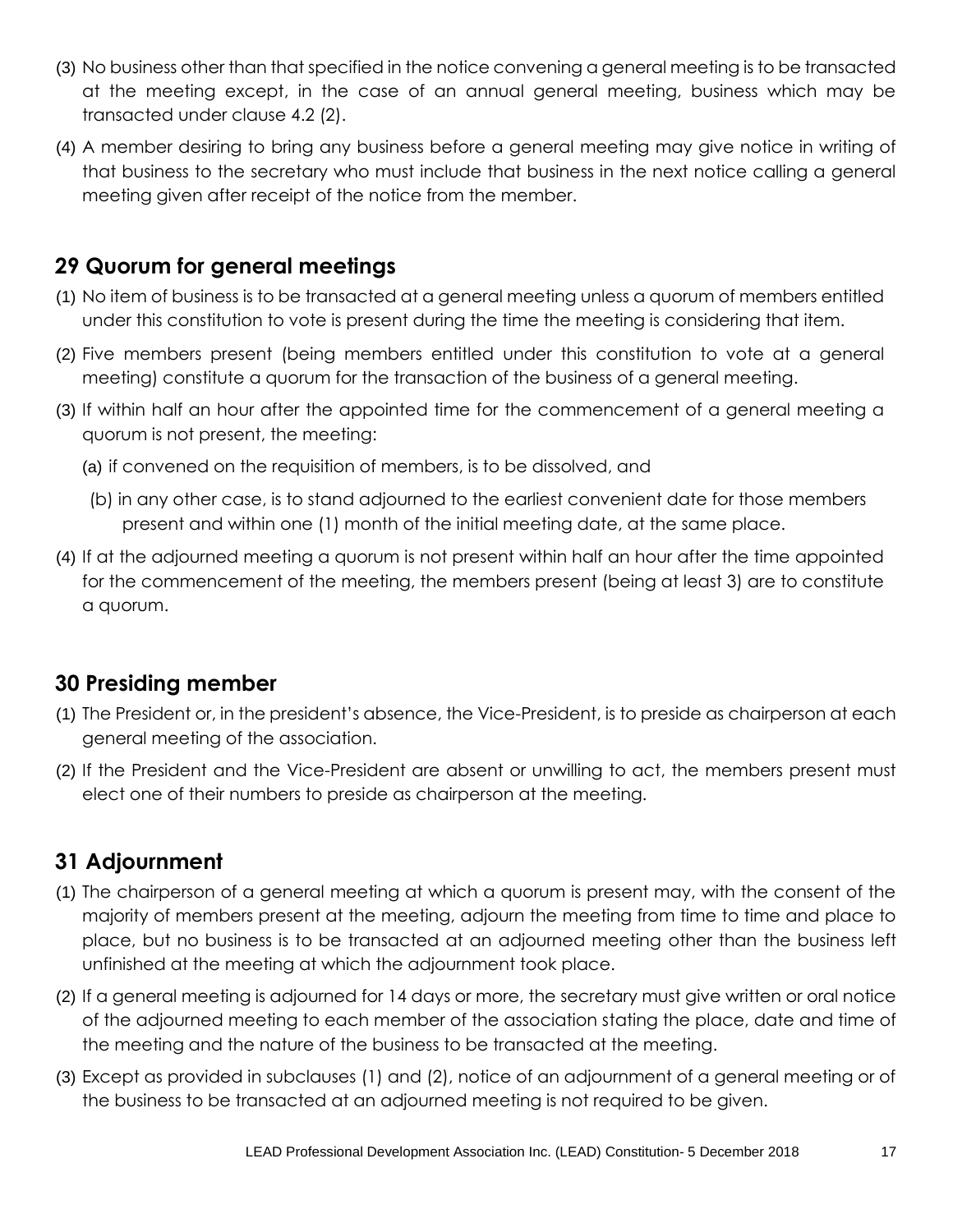## **32 Making of decisions**

(1) A question arising at a general meeting of the association is to be determined by either:

- (a) a show of hands, or, if the meeting is one to which clause 37 applies, any appropriate corresponding method that the Board may determine, or
- (b) if on the motion of the chairperson or if 5 or more members present at the meeting decide that the question should be determined by a written ballot—a written ballot.
- (2) If the question is to be determined by a show of hands, a declaration by the chairperson that a resolution has, on a show of hands, been carried or carried unanimously or carried by a particular majority or lost, or an entry to that effect in the minute book of the association, is evidence of the fact without proof of the number or proportion of the votes recorded in favour of or against that resolution.
- (3) Subclause (2) applies to a method determined by the Board under subclause (1) (a) in the same way as it applies to a show of hands.
- (4) If the question is to be determined by a written ballot, the ballot is to be conducted in accordance with the directions of the chairperson.

#### **33 Special resolutions**

A special resolution may only be passed by the association in accordance with section 39 of the Act.

- (1) A resolution is passed by an association as a *special resolution*:
	- (a) at a meeting of the association of which notice has been given to its members no later than 21 days before the date on which the meeting is held, or
	- (b) in a postal or electronic ballot conducted by the association, and

(c) it is supported by at least three-quarters of the votes cast by members of the association who, under the association's constitution, are entitled to vote on the proposed resolution.

(2) A notice referred to in subsection (1) (a) must include the terms of the resolution and a statement to the effect that the resolution is intended to be passed as a special resolution.

#### **34 Voting**

- (1) On any question arising at a general meeting of the association a member has one vote only.
- (2) In the case of an equality of votes on a question at a general meeting, the chairperson of the meeting is entitled to exercise a second or casting vote.
- (3) A member is not entitled to vote at any general meeting of the association unless all money due and payable by the member to the association has been paid.
	- (4) A resolution is passed by an association as an *ordinary resolution*:
	- (a) at a general meeting of the association, or
	- (b) in a postal or electronic ballot conducted by the association, and

(c) it is supported by more than half of the votes cast by members of the association who, under the association's constitution, are entitled to vote on the proposed resolution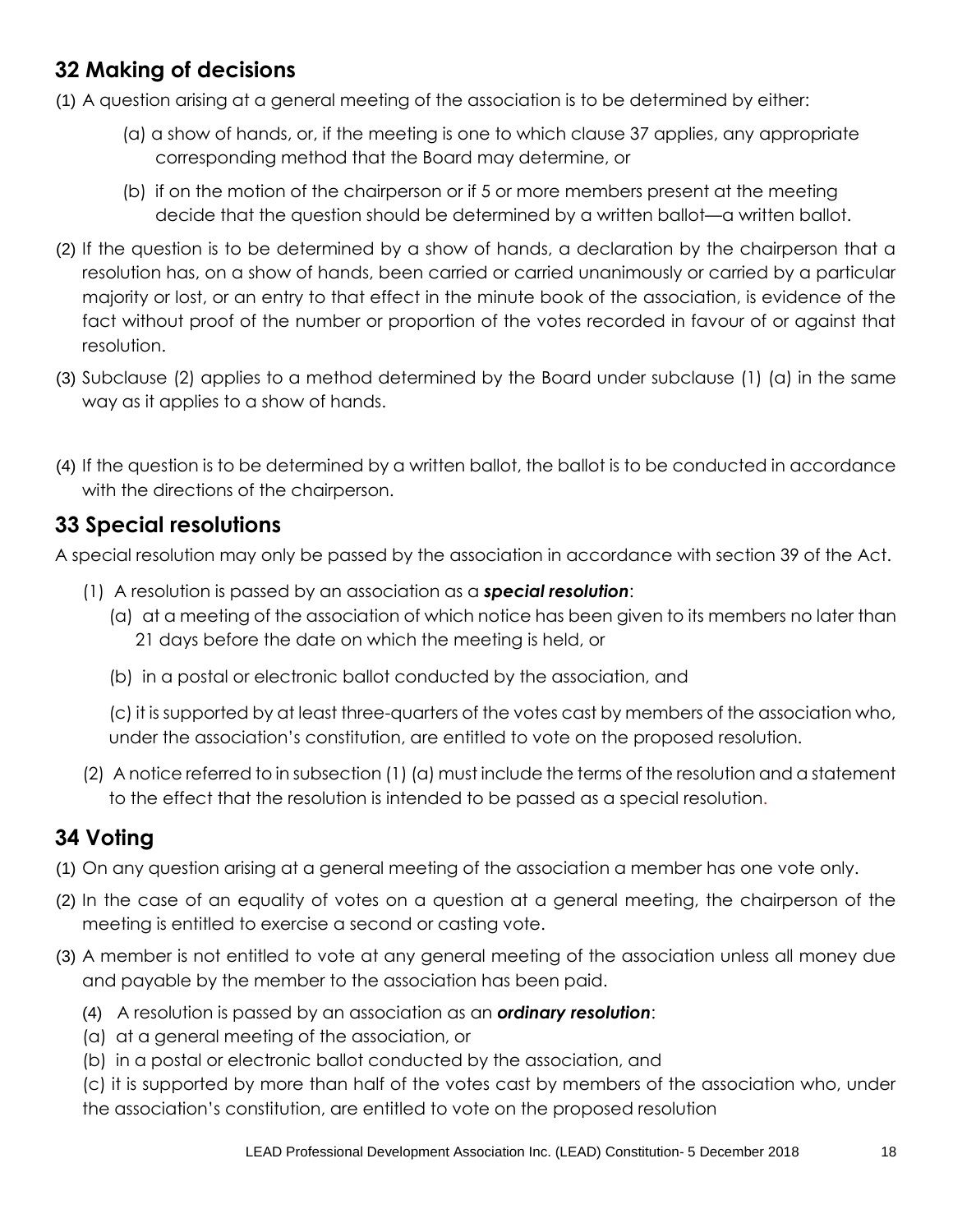## **35 Proxy votes not permitted**

Proxy voting must not be undertaken at or in respect of a general meeting.

#### **36 Postal or electronic ballots**

- (1) The association may hold a postal or electronic ballot (as the Board determines) to determine any issue or proposal (other than an appeal under clause 2.11).
- (2) A postal or electronic ballot is to be conducted in accordance with Schedule 3 to the Regulation.

## **37 Use of technology at general meetings**

- <span id="page-18-0"></span>(1) A general meeting may be held at 2 or more venues using any technology approved by the Board that gives each of the association's members a reasonable opportunity to participate.
- (2) A member of an association who participates in a general meeting using that technology is taken to be present at the meeting and, if the member votes at the meeting, is taken to have voted in person.

## **PART 5 - MISCELLANEOUS**

#### **38 Insurance**

The association must effect and maintain insurance.

#### **39 Funds - source**

- (1) The funds of the association are to be derived from entrance fees and annual subscriptions of members, donations and, subject to any resolution passed by the association in general meeting, such other sources as the Board determines.
- (2) All money received by the association must be deposited as soon as practicable and without deduction to the credit of the association's bank or other authorised deposit-taking institution account.
- (3) The association must, as soon as practicable after receiving any money, issue an appropriate receipt.

#### **40 Funds - management**

(1) Subject to any resolution passed by the association in general meeting, the funds of the association are to be used in pursuance of the objects of the association in such manner as the Board determines.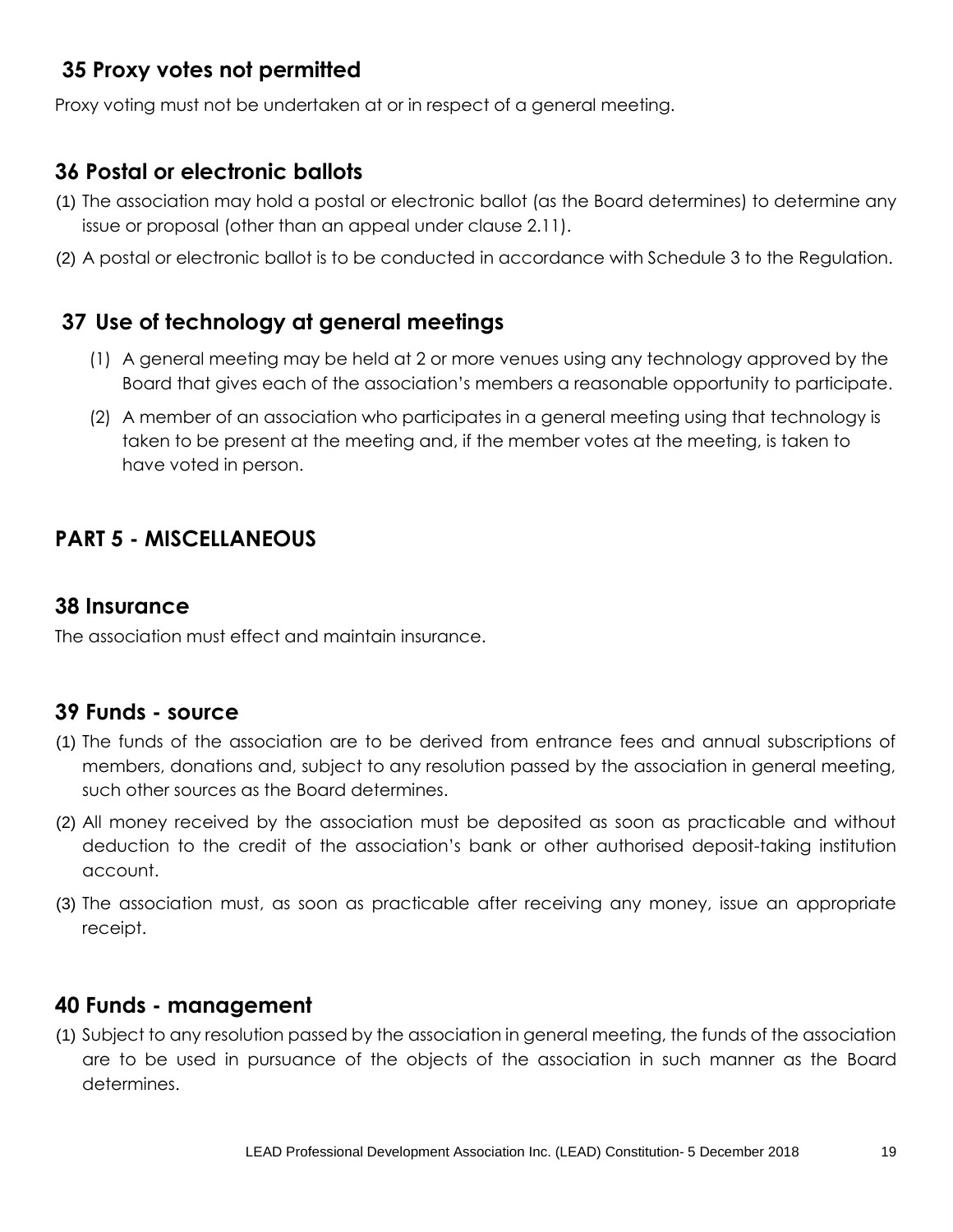(2) All cheques, drafts, bills of exchange, promissory notes and other negotiable instruments must be signed by any two Authorised Signatories

#### **41 Association is non-profit**

<span id="page-19-0"></span>Subject to the Act and the Regulation, the association must apply its funds and assets solely in pursuance of the objects of the association and must not conduct its affairs so as to provide a pecuniary gain for any of its members.

#### **42 Distribution of property on winding up of association**

- <span id="page-19-1"></span>(1) Subject to the Act and the Regulations, in a winding up of the association, any surplus property of the association is to be transferred to another organisation with similar objects and which is not carried on for the profit or gain of its individual members.
- (2) In this clause, a reference to the surplus property of an association is a reference to that property of the association remaining after satisfaction of the debts and liabilities of the association and the costs, charges and expenses of the winding up of the association.

**Note.** Section 65 of the Act provides for distribution of surplus property on the winding up of an association.

#### **43 Change of name, objects and constitution**

An application for registration of a change in the association's name, objects or constitution in accordance with section 10 of the Act is to be made by the public officer or a Board member.

#### **44 Custody of books etc**

Except as otherwise provided by this constitution, the public officer must keep in his or her custody or under his or her control all records, books and other documents relating to the association, and must be kept in New South Wales.

- (a) at the main premises of the association, in the custody of the public officer or a member of the association (as the Board determines), or
- (b) if the association has no premises, at the association's official address, in the custody of the public officer.

#### **45 Inspection of books etc**

- (1) The following documents must be open to inspection, free of charge, by a member of the association at any reasonable hour:
	- (a) records, books and other financial documents of the association,
	- (b) this constitution,